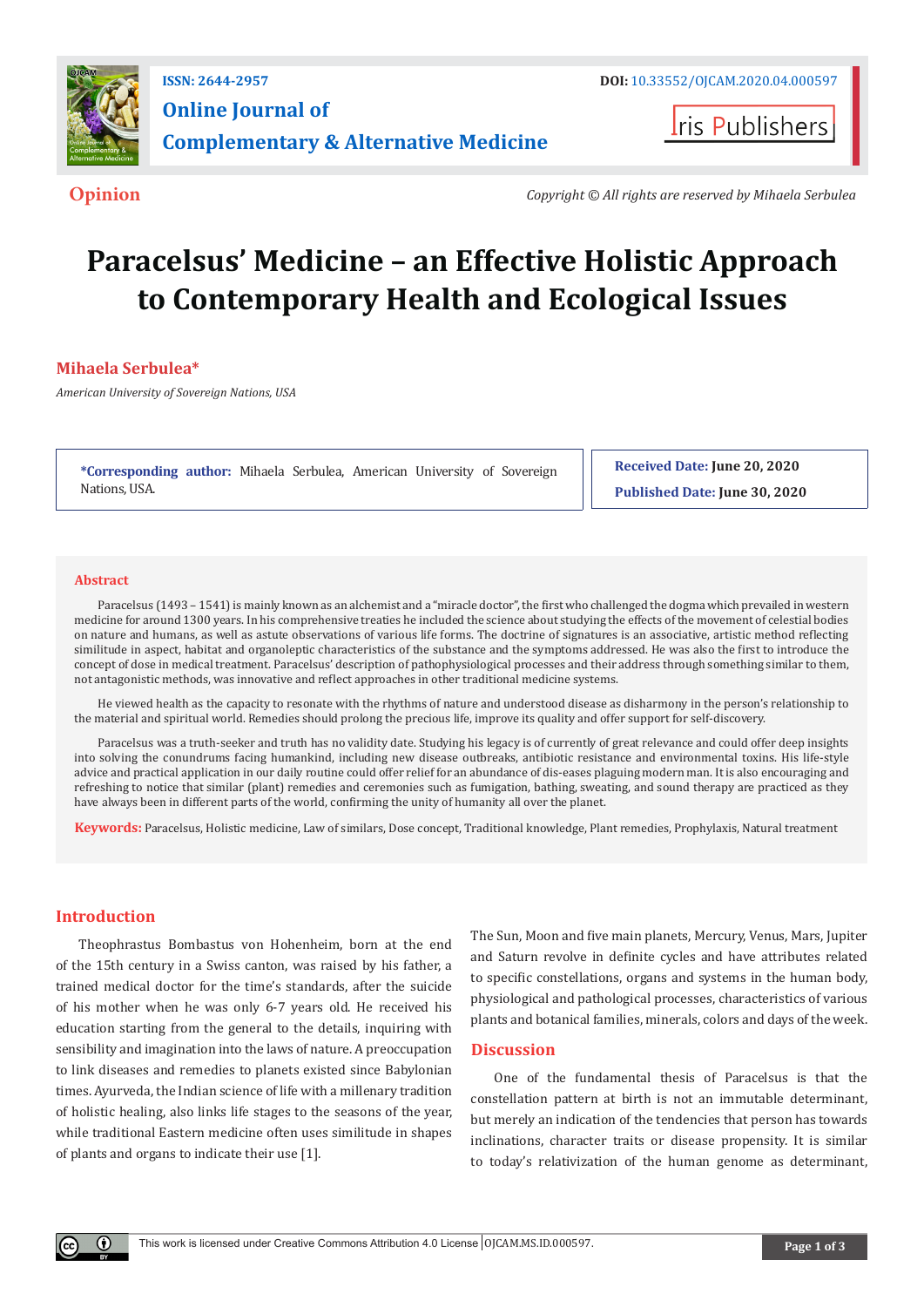emphasizing, with the study of epigenetics, the importance of lifestyle, rather than the inalterable set of genes one is born with.

In Paracelsus' view, the stars help recognize the diseases in the patient and the plants teach us how to treat them. The aspect, structure, smell, taste, color, habitat of a plant informs the perceptive observer of its use and many of the indications transmitted through traditional knowledge have been confirmed by modern research. For example, the yellow flowers of dandelion or Chelidonium major relate to liver, gallbladder and pancreas functions; stinging plants like nettle or roses activate the immune system and will power, or plants with symmetrical leaves like silverweed (Potentilla anserine) or motherwort (Leonurus cardiaca) indicate their usage for rhythmically occurring complaints like migraines, menses related symptoms or heart problems. Laboratory research validates many of the known actions, however, reducing the activity of a plant to its measurable ingredients could be compared to trying to understand the contents of a book by analyzing the quality of the paper it is printed on, without reading it.

Paracelsus recognized that poison contained the most healing potential, that the difference between good and evil is only gradual, an idea which was heretical at that time. He repeatedly affirmed that everything is poison if not taken in the right dose. He also recognized that every individual reacts differently to the same substance and individual susceptibility is dependent also on the biorhythm and the particular life situation of the moment. Only few scientists have the courage to self-experiment and Samuel Hahnemann, the founder of homeopathy as a science, is a role model for homeopaths to this day.

Paracelsus, while rooted in the "superstitious" Middle Ages, was a visionary, seeing the world through the eyes of a modern scientist and pharmacist. His idea of transmutation referred to the transformation from disease, symbolized by lead, to health, symbolized by gold, through chemical processes such as distillation or crystallization. Hahnemann refined the extraction of healing capacity through potentization of substance, defined as a series of dilutions and successions.

Paracelsus' experience as an army doctor treating woundsinternal, external, physical and mental - led him to recognize that the diseased and the healing substance have to be related to each other on a spiritual plane, to have an affinity to each other. He was also a pioneer in experimenting with plants known in folk medicine for their properties on the material structure and creating spiritualized drugs (distillation to spirit is reflected in the word's etymology) for sufferings of the psyche.

His extensive travels and intense curiosity made him collect knowledge from village healers and forgotten information from monasteries' libraries. One of his thesis was that the plants grow where they are needed, close to the habitat of the patient, or show synchronicity to the occurrence of symptoms. Even in his

days pilgrims and traders travelled long distances, bringing new pathogens and new remedies to match them. Today's globalization also makes information accessible and products available. Still, his seven rules for a successful remedy would be applicable and useful: the correct plant (part) according to the doctrine of signatures, harvested correctly in the right place at the right time, prepared in a particular way (tincture, distillate, etc) and applied specifically (internally or externally) in the right amount and in combinations which allow synergy, according to the correct posology [2].

Numerous prescription addressing particular ailments such as digestive troubles, asthma, chronic bronchitis or joint pain, skin ulcers, reproductive system issues to name a few, are still produced in dedicated pharmacies, especially in the area where he activated. His "elixirs" for a long and fulfilled life can be regarded as prophylactic recipes, which take into account general tendencies and individual characteristics.

Paracelsus was the first who recognized multiple factors in the development of disease and proposed various therapeutic approaches accordingly. The first step could be described as nonspecific strengthening of the immune system, general tonifying of the vital force through yearly fasting periods in spring or thalassotherapy in summer. Proper nutrition, its healthy processing and elimination of waste products is the next step in maintaining health. To this day improper food and water intake are the most frequent causes of disease worldwide. The next step involves understanding the nature of the patient in its totality, including familial predispositions. The mental component of pathogenesis and the psychoactive remedies was recognized for the first time, while age-old shamanic procedures were still practiced. The fifth entity in Paracelsus' hierarchy is represented by the fate, the (apparently) incurable, where the healer's mission becomes also one of spiritual guide.

The fundamentals of his therapy were precisely described in steps, starting with stimulating the vital force, improving the general wellbeing (balancing the autonomous nervous system), intensifying mind functions, prophylactic action, treatment of acute diseases, regeneration of diseased organs, prevention of chronicization, excretion of toxins, improving convalescence. He was preoccupied by the pathologies of miners due to the influence of environmental toxins, but mostly recognized that endogen toxins, through faulty excretion of metabolites, are even more prevalent and dangerous [3].

The reductionistic worldview of the last century started to disintegrate because it no longer can offer solutions to the social, health and ecologic problems of our time. Similar planetary events happened in succession: catastrophic climate changes produced widespread famine in the 14th century, which led to communicable diseases such as the pest, wiping out a third of the European population. That cultural shock persists to this day, when epidemics produce collective hysteria.